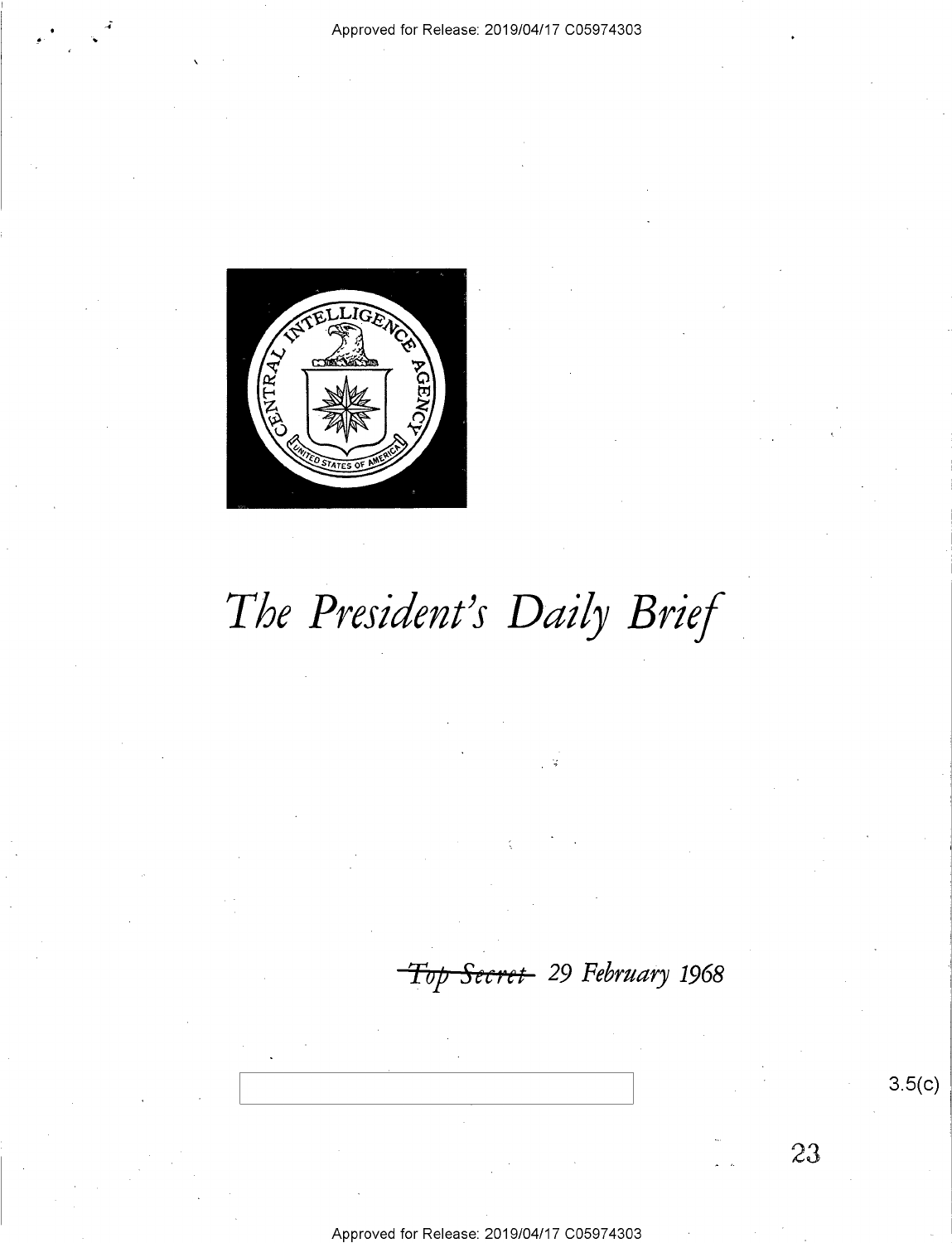### DAILY BRIEF 29 FEBRUARY 1968

1. South Vietnam Recent reports on the security situation in rural areas of several provinces show that the government position has deteriorated substantially.

> In Tuyen Duc Province, the Viet-<br>namese Army has been drawn up in defen-<br>sive positions in and around the cities. leaving stretches of the countryside<br>completely to the Communists. A number of once pacified hamlets are no longer safe, and two major highways in the area which had been partially secure for more than two years are now insecure.

> Rural sections of Binh Long and Phu Yen provinces are similarly affected

2. North Korea

-

<del>TOP SECRET</del>

| Сα |                                        |                  |  |
|----|----------------------------------------|------------------|--|
|    | Pyongyang's thinking on the Pueblo af- |                  |  |
|    | fair.                                  | North Korean de- |  |
|    | fector                                 |                  |  |
|    |                                        |                  |  |

speculate about prevailing attitudes<br>and about upcoming moves from the North. This man's views are worth considering<br>since he defected for personal reasons and still retains his Communist outlook.<br>These are his conclusions:

--The talks can progress only when the US representative signs a document admitting and apologizing for intrusion into North Korean territorial waters.

--The Communists undoubtedly have made detailed plans through several stages in the exploitation of the incident. They will mobilize all their propaganda means and carry out brain- washing activities and interrogations.

3.3(h)(2)

3.3(h)(2)

3.3(h)(2)

 $3.5(c)$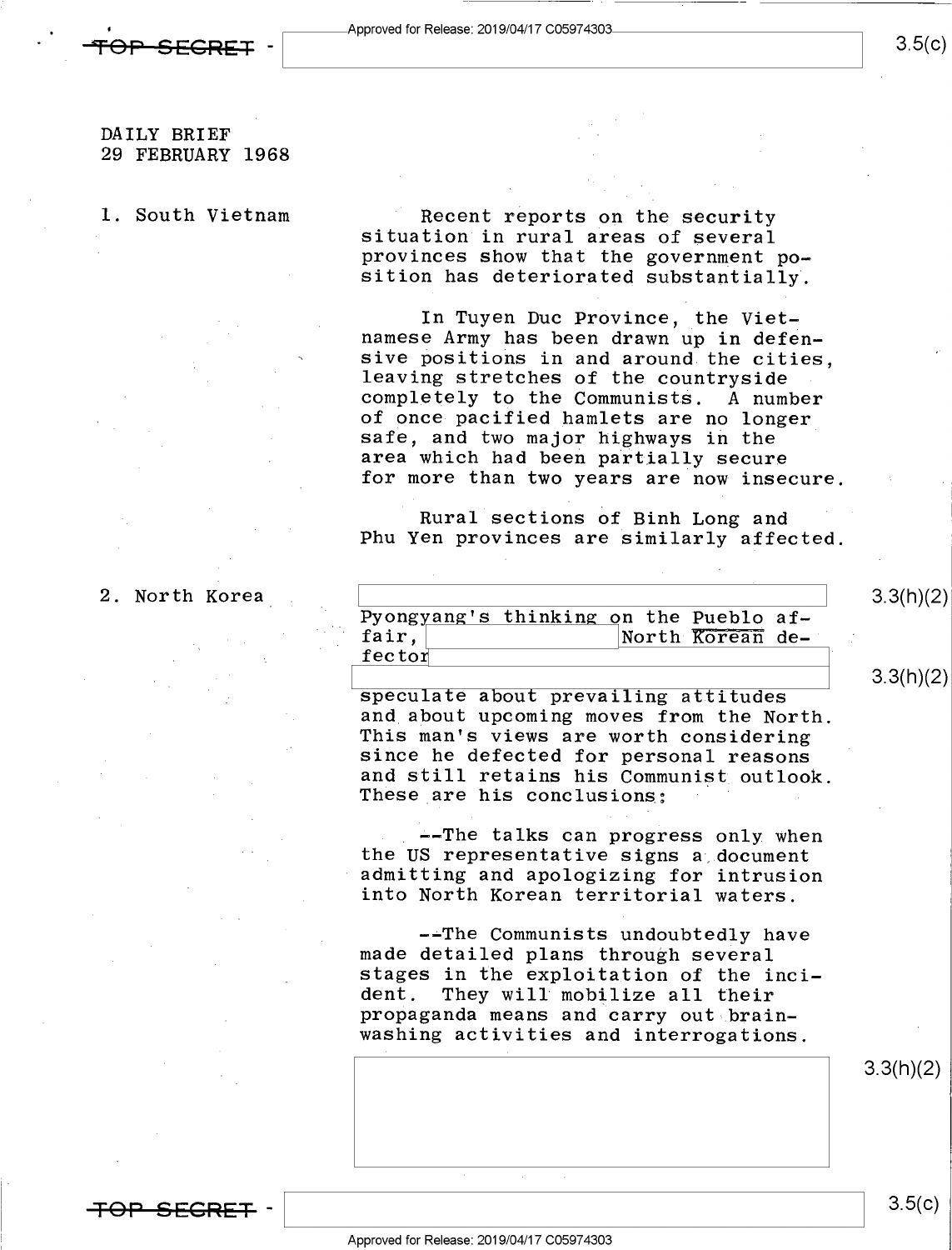$3.5(c)$ 

3. Czechoslovakia

<del>SECRET</del> -

The confrontation between reformers led by new party boss Alexander Dubcek and conservatives headed by his predecessor, Antonin Novotny, could get out of hand. The power struggle is no<br>longer mainly an intraparty affair; large segments of the population have become engaged.

The struggle widened after Dubcek<br>unveiled a popular "action program" which<br>calls for a drastic reduction in the<br>party's influence and the "widest possible democratization of the entire po-<br>litical system." Conservatives countered with an attack on the program's weakest point, its commitment to carry out far-<br>reaching economic reforms. This succeeded in raising fears that reforms will mean loss of jobs, rising prices, and a general<br>drop in the standard of living.

Dubcek, nevertheless, has got a lot going for him. Associations of<br>writers, journalists, and farmers have pledged their aid. The president of the<br>parliament and the party boss of the<br>city of Prague have turned away from Novotny and have defended the program.

Novotny's strength lies in the still unreconstructed party presidium and in the bureaucracy. He undoubtedly was heartened by Brezhnev's failure to endorse either;<br>Dubcek or his program during his visit last week.

The struggle could come to a head in mid-March when the Central Committee In the interim, the efforts of both sides to enlarge their support could lead to domestic disorder.

### 4. Soviet Union

**All the second control of the second control of the second control of the second control of the second control of the second control of the second control of the second control of the second control of the second control** 

3.5(c).

 $3.3(h)(2)$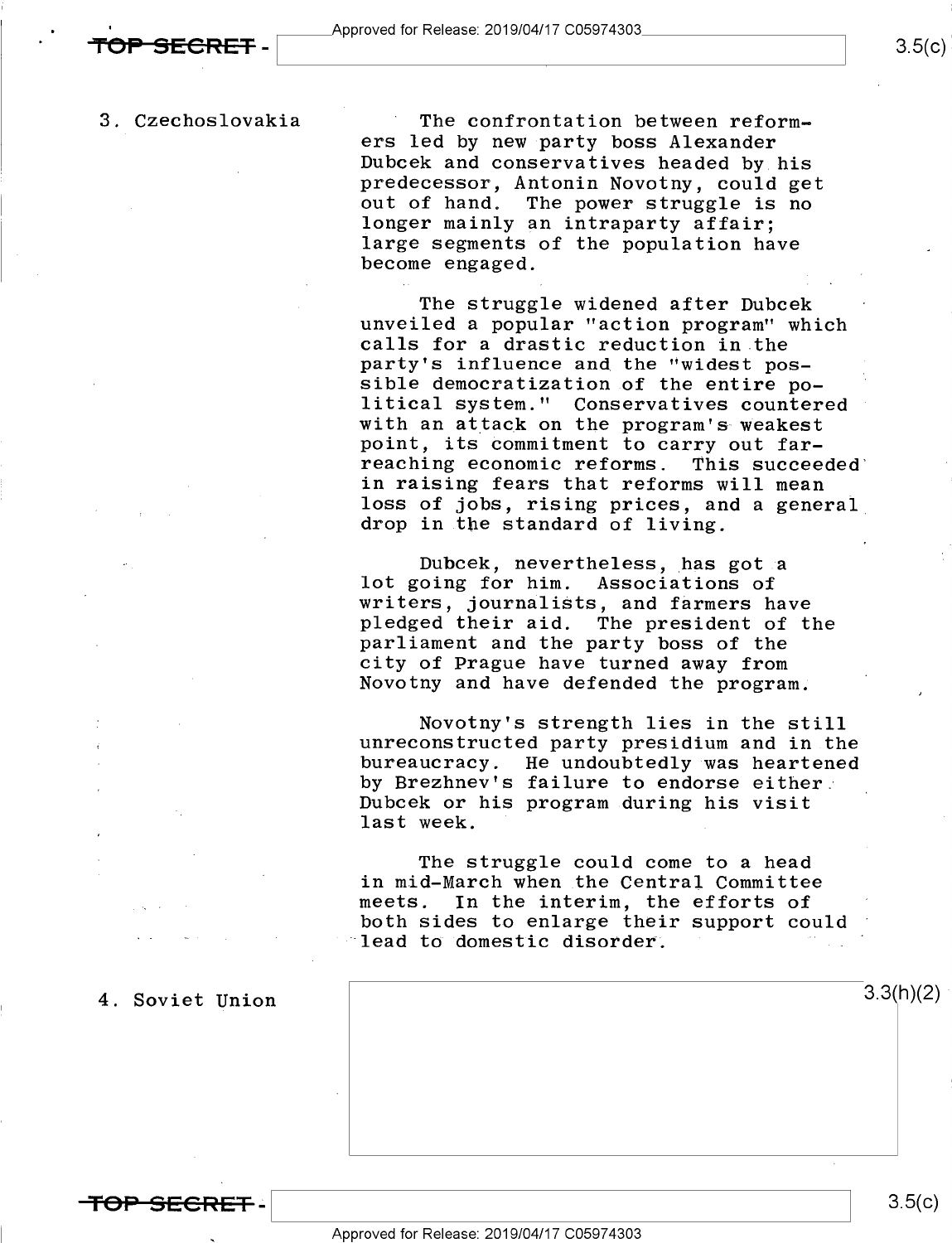Approved for Release: 2019/04/17 C05974303

 $\sim$  $\Box$ 

 $3.3(h)(2)$ 

 $\searrow$ 

 $\frac{1}{2}$  ,  $\frac{1}{2}$  ,  $\frac{1}{2}$  ,  $\frac{1}{2}$  ,

 $\mathbb{Z}$ 

 $\label{eq:2} \mathcal{A} = \mathcal{A} \times \mathcal{A} + \mathcal{A} \times \mathcal{A}$  $\frac{1}{2\pi}\sum_{i=1}^n\frac{1}{2\pi}\sum_{j=1}^n\frac{1}{2\pi\sigma_j^2}\sum_{i=1}^n\frac{1}{2\pi\sigma_j^2}\sum_{j=1}^n\frac{1}{2\pi\sigma_j^2}\sum_{j=1}^n\frac{1}{2\pi\sigma_j^2}\sum_{j=1}^n\frac{1}{2\pi\sigma_j^2}\sum_{j=1}^n\frac{1}{2\pi\sigma_j^2}\sum_{j=1}^n\frac{1}{2\pi\sigma_j^2}\sum_{j=1}^n\frac{1}{2\pi\sigma_j^2}\sum_{j=1}^n\frac{1}{2\pi\sigma$  $\lambda$ 

 $\bar{\mathbf{v}}$ Approved for Release: 2019/O4/17 CO5974303

 $\sim$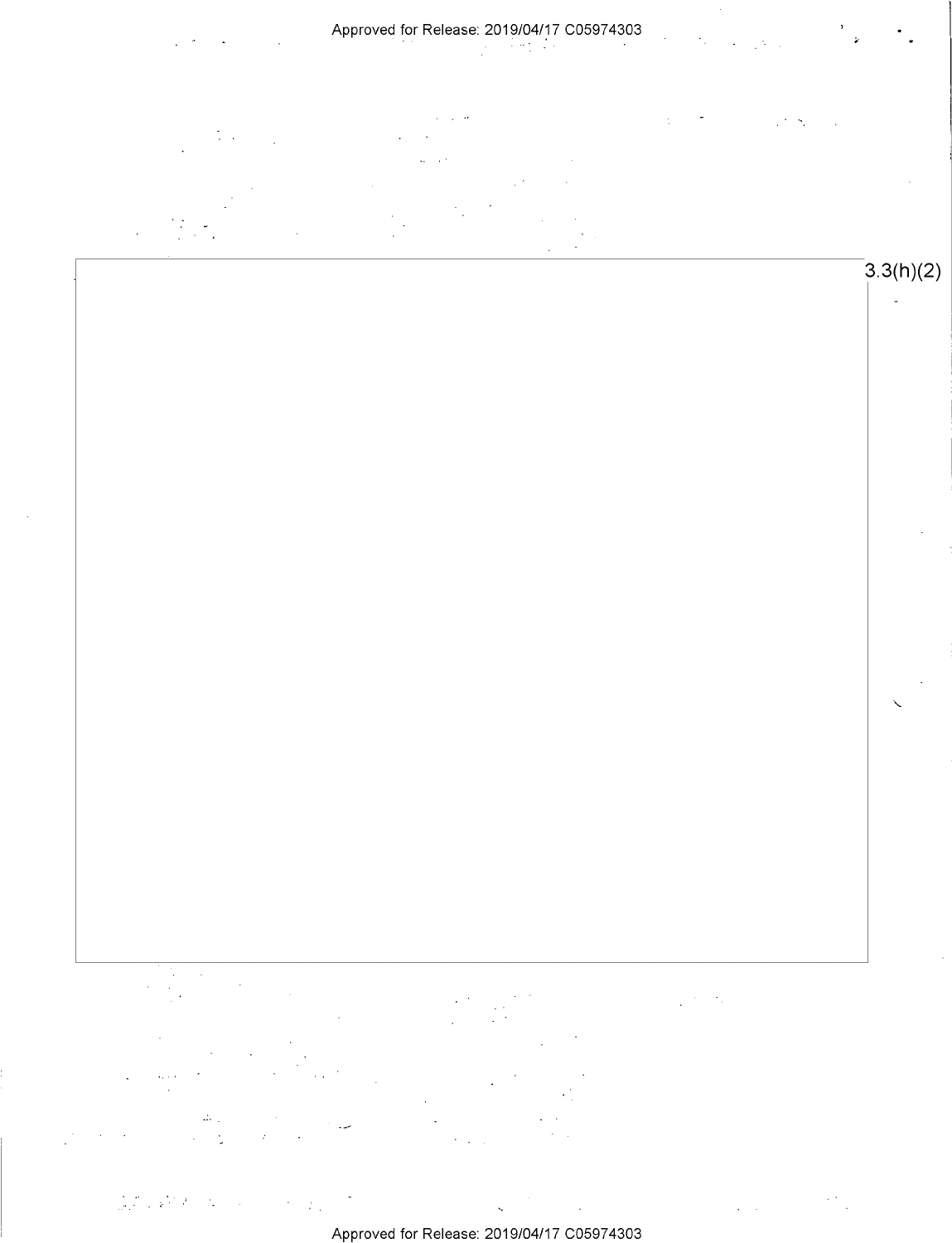

 $3.5(c)$ 

3.3(h)(2)

5. Soviet Union

6. Communist China 3jflhX2)

7. Panama The dispute over control of the electoral machinery is heating up again. Backers of Arnulfo Arias are afraidthat the Supreme Court is about to sus-<br>pend the two pro-Arias members of the three-man electoral tribunal. Removal of these people would give government candidate Samudio an open field to run away with the election returns.

> In an attempt to prevent the suspension order, Arias is calling for a mass demonstration in Panama City today

\_'1lO-P—S-EGRE-=F -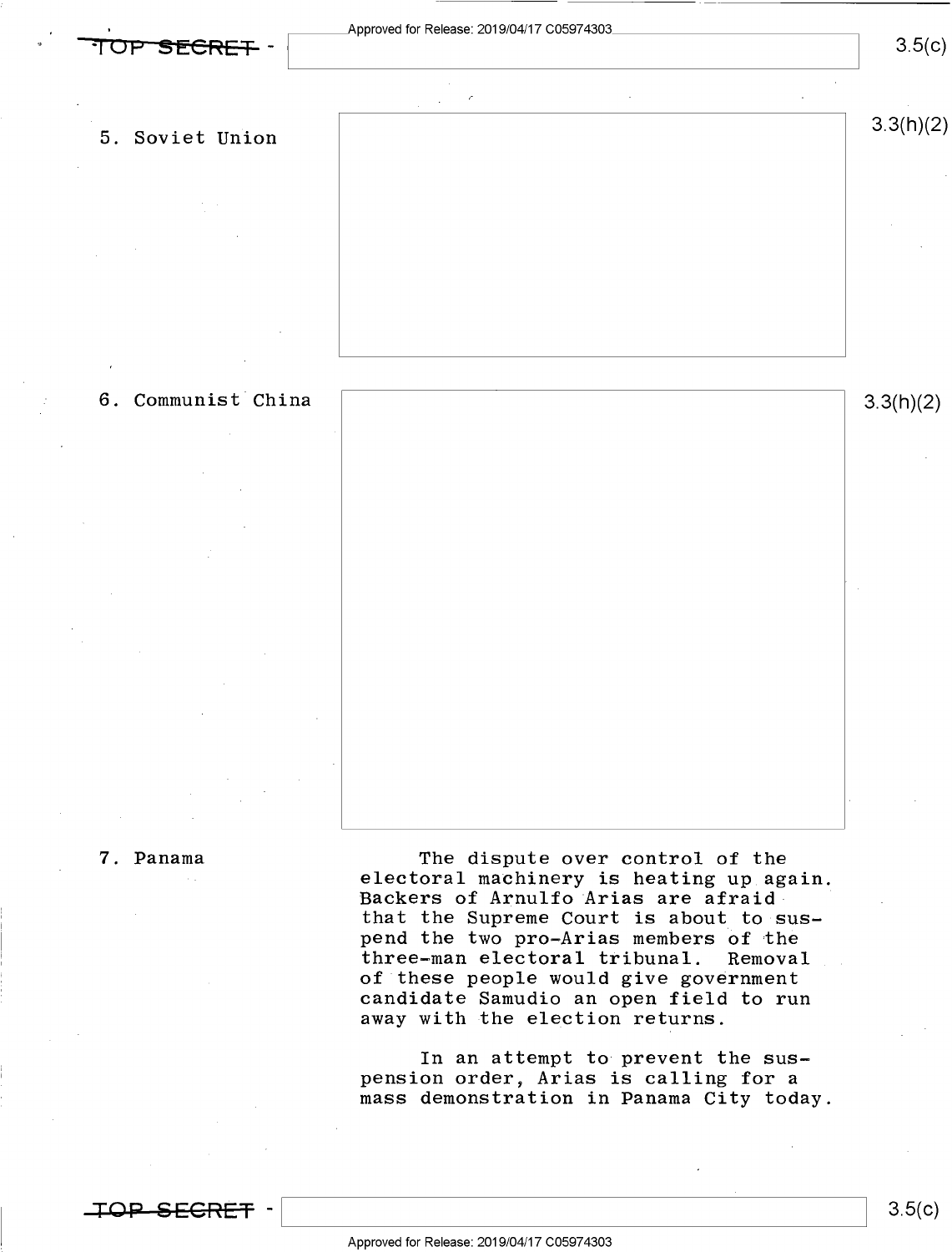$\overline{\mathbf{r}}$ 

 $\ddot{\phantom{a}}$ 

Top Secret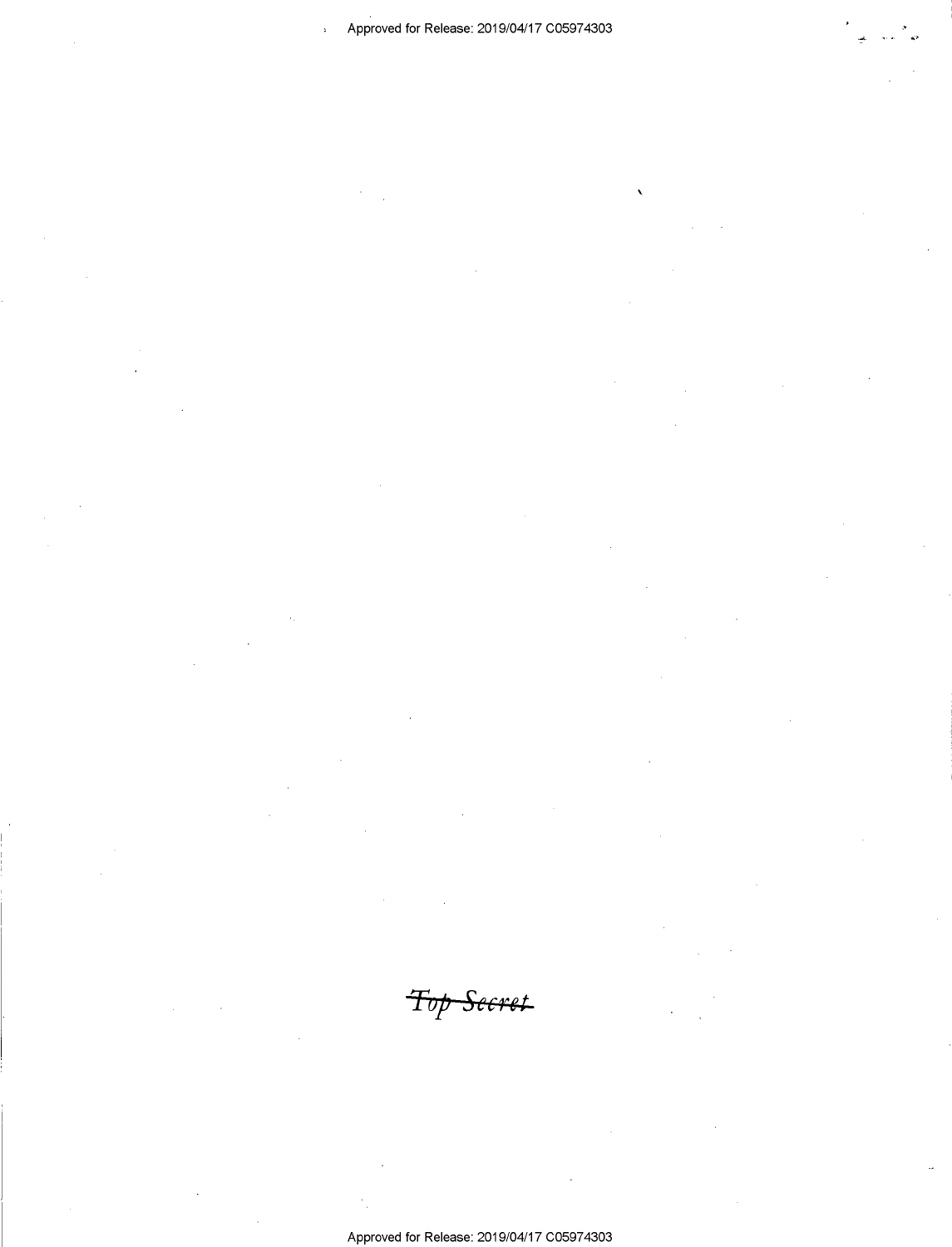**Top Secret** 



## FOR THE PRESIDENT'S EYES ONLY

## Special Daily Report on North Vietnam

I

 $Top$  Secret  $3.5(c)$ 16 29 February 1968

Approved for Release: 2019/O4/17 CO5974303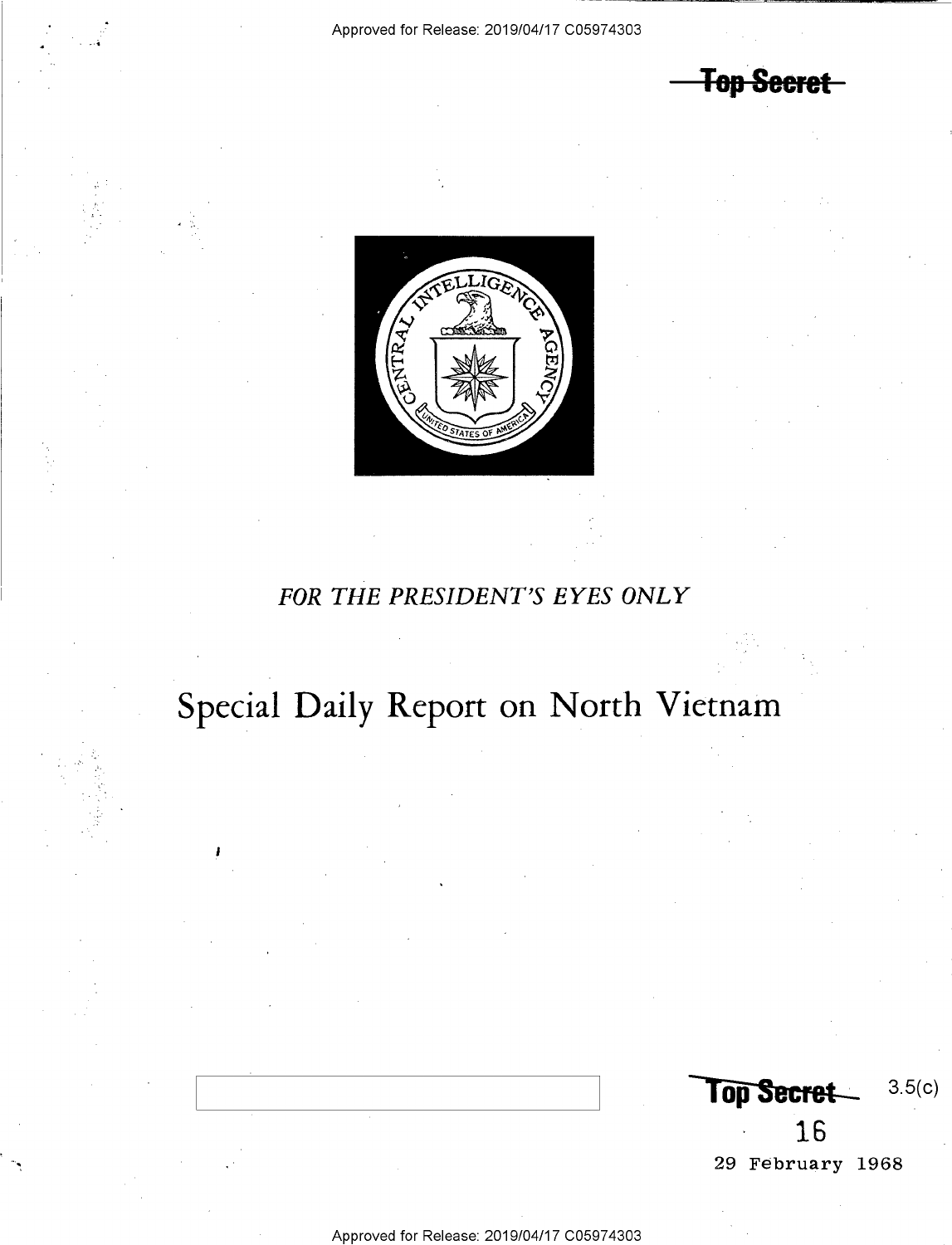\_ pproved for Release: 2019/O4/17 CO5974303

'

Special Daily Report on North Vietnam for the President's Eyes Only

### 29 February 1968

### I. NOTES ON THE SITUATION

North Vietnamese Position on Reciprocity: The recent assertions by two French observers that Hanoi has given assurances it would do something "tangible" in return.for a bombing halt appear to be personal views based on indirect.sources, rather than accurate reflections of North Vietnamese statements..

Jean Sainteny, a leading French expert on Vietnam, made such an assertion during a television interview on 27 February. He said that if Hanoi was certain that a bombing halt was "unconditional and final," it would make some gesture such as stopping infiltration, to show its interest in negotiations. Oliver Todd, a leftist French journalist of questionable reliability on this subject, made a similar as- . sertion earlier this month. He claimed that Hanoi, in response to President Johnson's San Antonio position, had "clarified" its position. According to Todd, Hanoi would order a cease-fire and then a with- ' drawal of some of its units from the South if the US "withdrew its troops from the Demilitarized Zone."

Todd later acknowledged to US Embassy officers in Paris that he was not sure his article was an accurate rendition of Hanoi's position. certainly was not.) Last Monday a North Vietnamese official in Paris refused to comment on Todd's statement about reciprocity, claiming that he had not read it.

\* \* \* '

OP SFGRET  $\mathbf{I}$   $3.5(c)$ 

3.3(h)(2)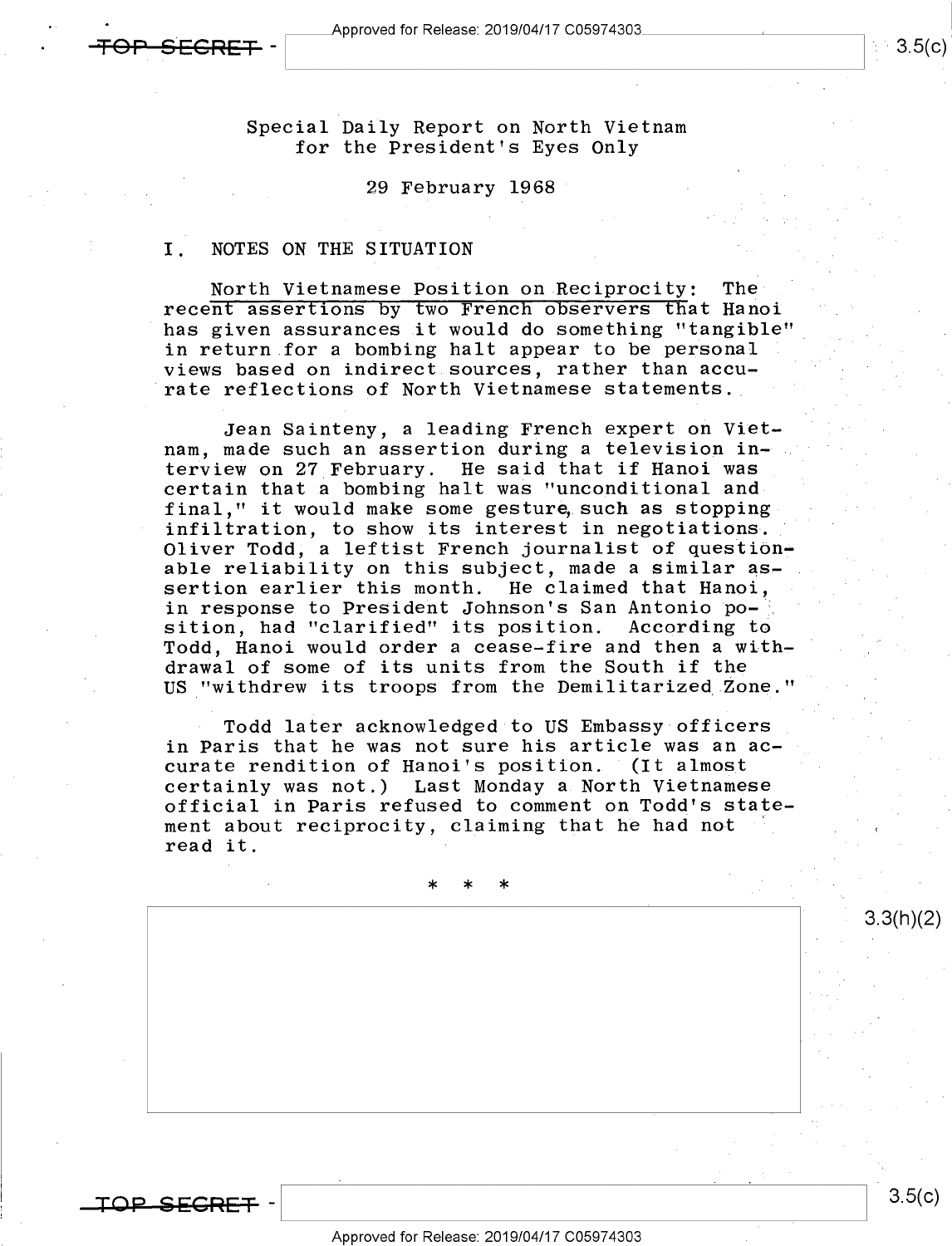

Approved for Release: 2019/O4/17 CO5974303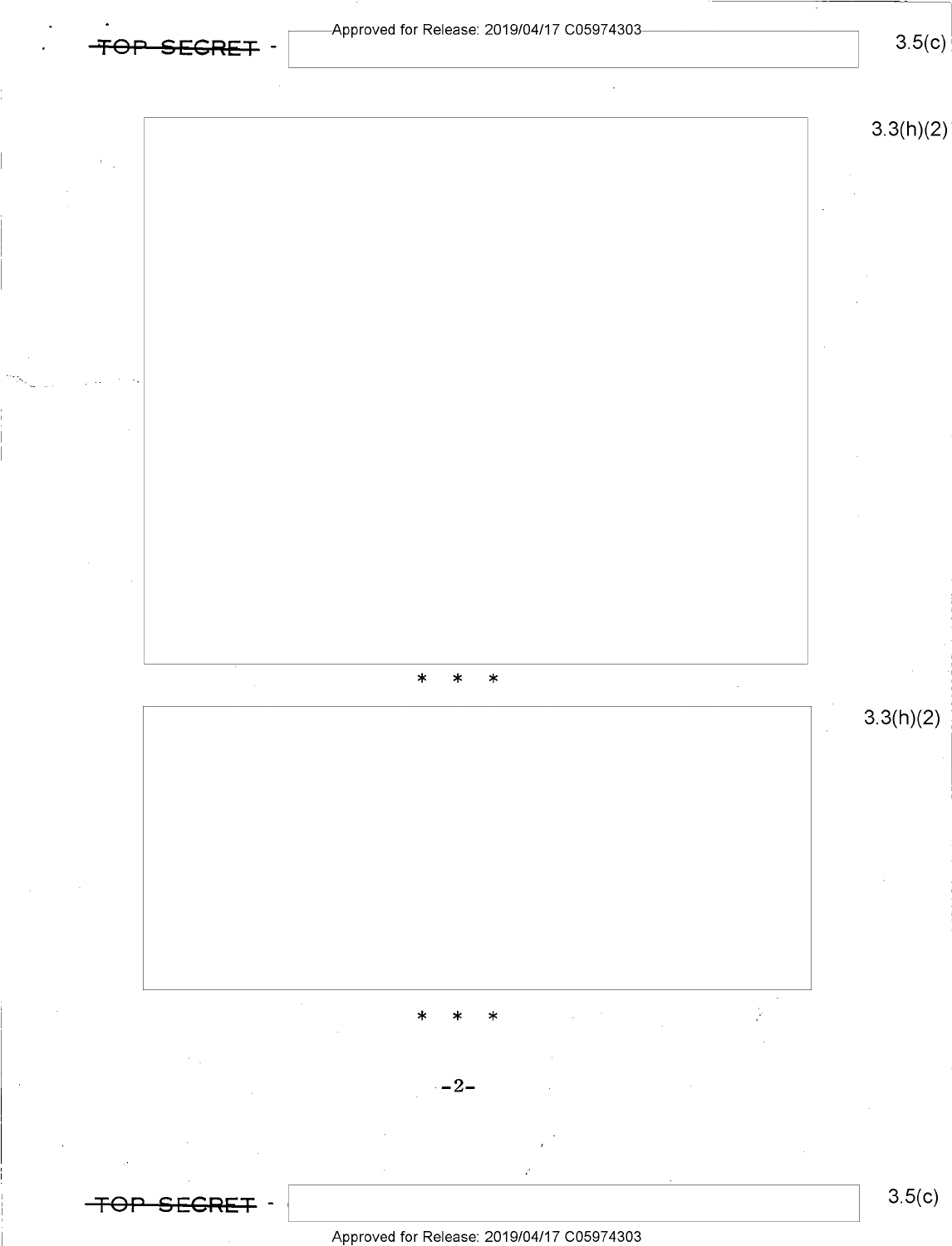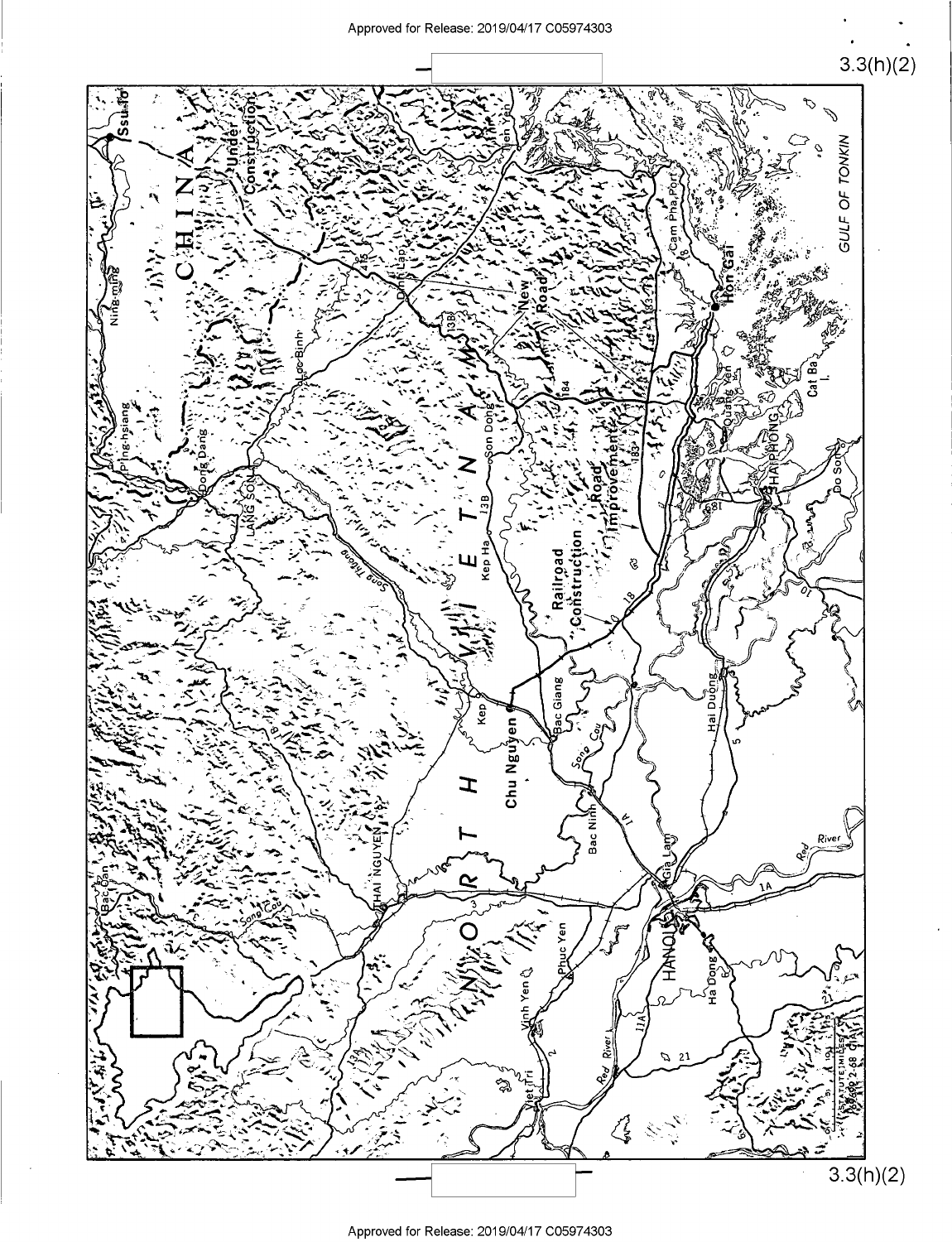### French Exports to North Vietnam Down: (3.3(h)(2)

According to Paris<br>trade figures, French exports to North Vietnam to-<br>taled about \$600,000 in 1967, down from \$2.2 million<br>in 1966. Moreover, the French did not provide the<br>North Vietnamese with any credit guarantees in<br>ei

France ranks a poor second to Japan in Hanoi's total foreign trade, which over-all, is continuing to decline.

### \* \* \*

New Road Construction: The new rail and road<br>construction in northeast North Vietnam is progress-<br>ing rapidly. Photography of early January showed<br>that about two-thirds of the roadbed for a new 67-<br>mile rail line between H pleted. This is a 60-percent advance over early<br>October 1967. In addition, a rail yard, three pass-<br>ing tracks, and about half the required bridges are finished or under way along the line. Track could<br>be laid and the line completed within a year.

A new, nearly completed, high-quality road from Ssu-lo, China, connects with the rail construc-<br>tion at Hon Gai. Other work is under way on a road<br>running west from Hon Gai toward Hanoi.  $\boxed{\phantom{\big|}}$ 

### \* \* \*

 $-3-$ 

<del>TOP SECRET</del>

 $3.5(c)$ 

 $3.3(h)(2)$ 

 $3.3(h)(2)$ 

 $3.5(c)$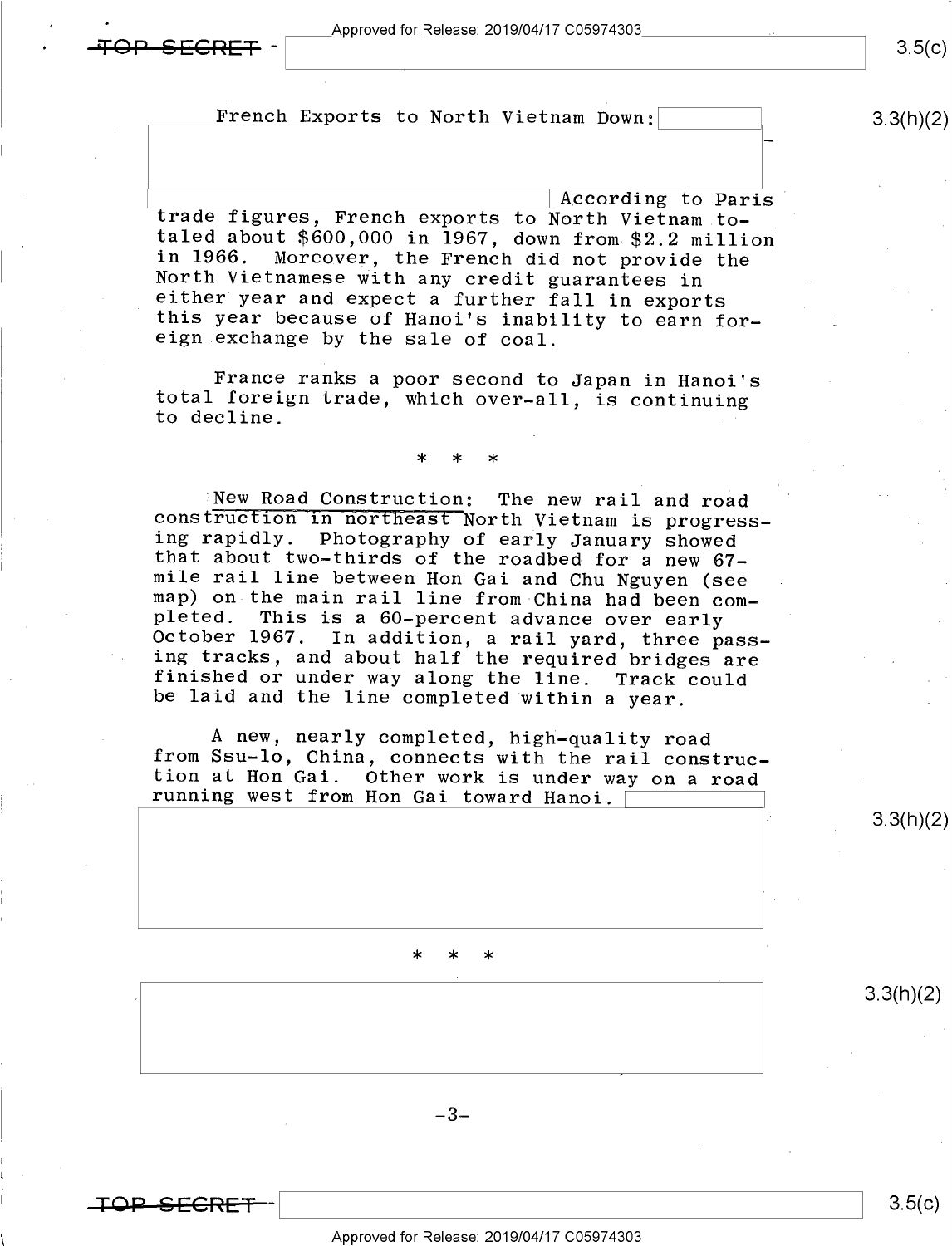' Approved for Release: 2019/O4/17 CO5974303

3.3(h)(2)

\* \* \*

French Correspondent on Dispersion of Installa-<br>tions: The French Press Agency correspondent Cabanes. who just finished a tour in Hanoi, apparently took a<br>trip of some 300 miles into the mountainous areas of<br>North Vietnam just before he left. He concludes from<br>his observations that the North Vietnamese have dug<br>into these ' for additional air attacks. He says the regime has made these remote areas a secure refuge for vulnerabl administrative, economic, educational, and public health facilities" 8 G

Cabanes' account, broadcast by the French Press<br>Agency on 23 February, has a strong propaganda flavor,<br>and conveys an impression of North Vietnamese determin<br>ation and efficiency that undoubtedly is welcome by<br>the Hanoi re these measures have not proceeded quite so smoothly and effectively as suggested by Cabanes.  $n$ of population and production facilities indicates that

\* \* \*

II. NORTH VIETNAMESE REFLECTIONS OF US POLITICAL ATTITUDES ON THE WAR

"Hanoi on Increased US Troop Strength: Hanoi<br>in its 27 February English language broadcast de-<br>scribed what it claimed were a series of US measures

<del>SECRET</del>

AA

3.5(c).

 $3.3(h)(2)$ 

 $3.5(c)$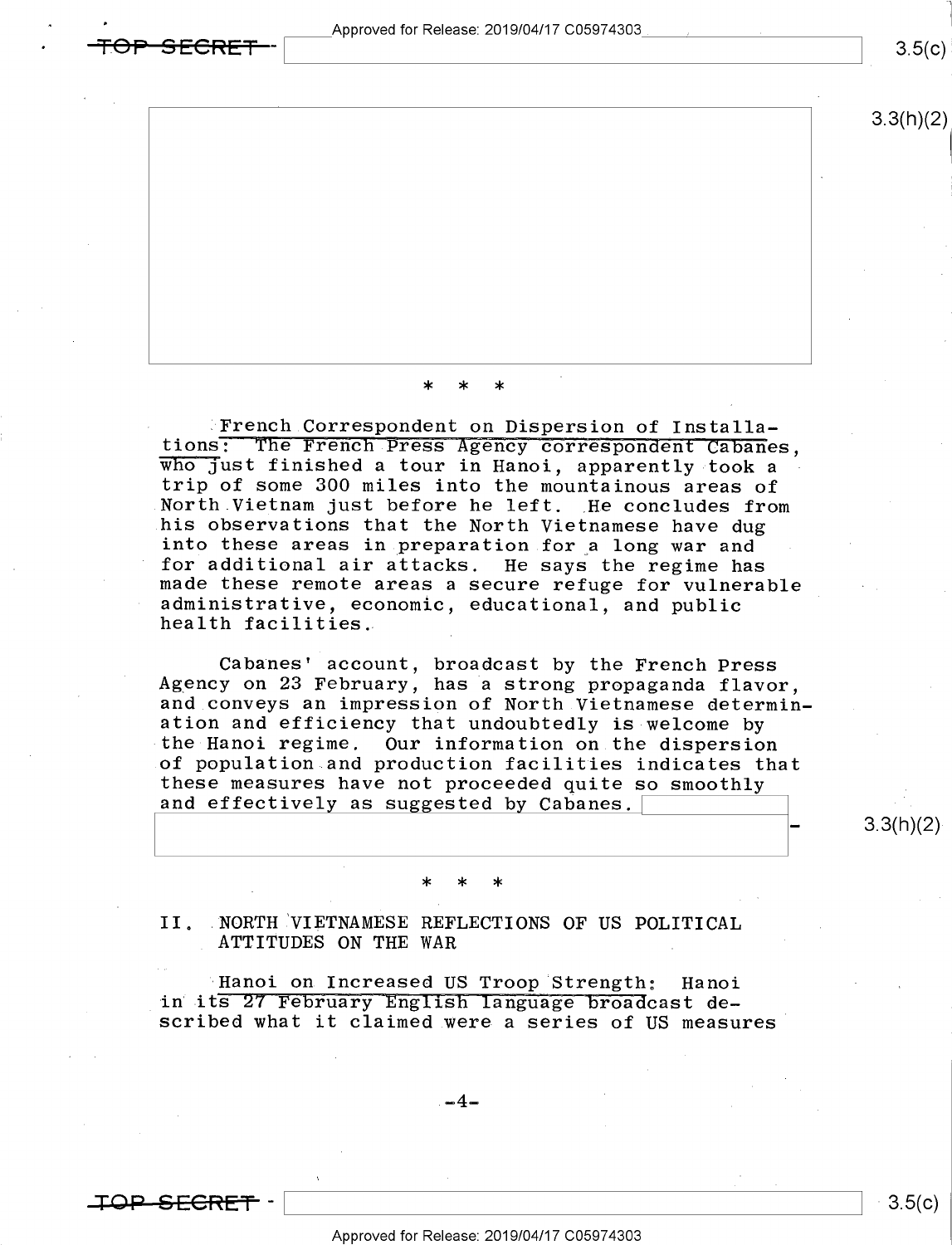to step up conscription to continue "its hopeless war of aggression in Vietnam." Quoting "Washington reports," the broadcast stated that the US would call up 48,000 men in the April draft, rescind the provision which exempts graduate students from the draft, and possibly mobilize a number of reservists. "All these frantic military build-ups, " the broadcast concluded, "definitely cannot save the US aggressors from complete failure."

/